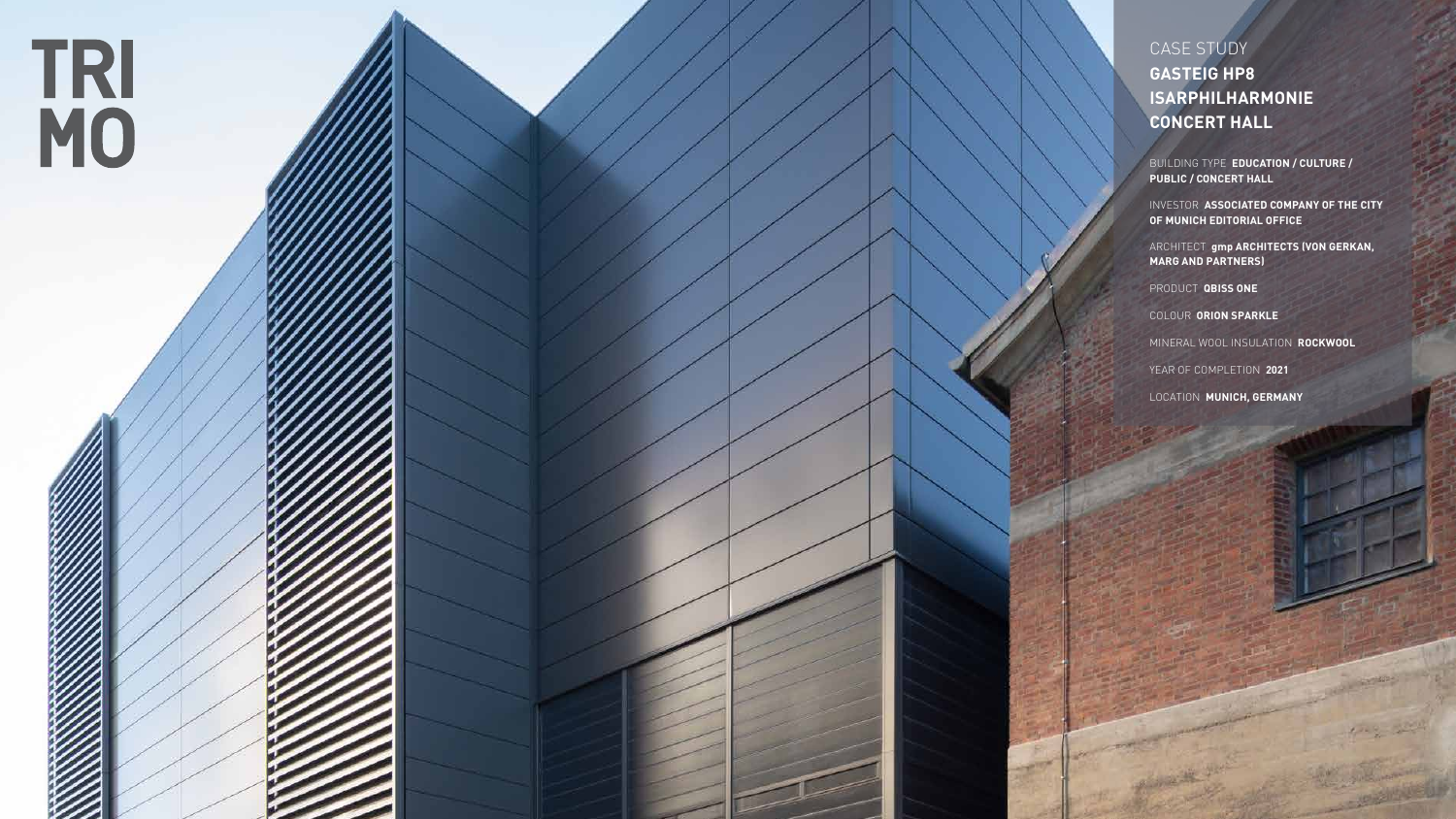### ABOUT THE PROJECT

Situated in Sendling, a multicultural borough of Munich in Germany, the Isarphilharmonie is the new temporary replacement concert hall and home for the Munich Philharmonic Orchestra whilst its original base, the Gasteig complex, is undergoing renovation. The Isarphilharmonie is destined to become the focus of Europe's largest cultural centre – Gasteig HP8 – named after the location Hans-Preißinger-Straße 8 - a new, vibrant cultural quarter.

#### HARMONIOUS CONSTRUCTION

Opened in October 2021, the Isarphilharmonie is created to both delight and engage the visual senses of visitors with its von Gerkan, Marg and Partners architects-designed construction presenting a subtle but harmonious dark grey coloured clad building with a nod to the industrial style. Internally, dark glazed, solid cross-laminated timber panels with attached spruce wood slats surround the hall with the ceiling made also of the same material and the floor a light parquet. Together the material choices contribute to the concert hall's outstanding acoustics created by Nagata Acoustics, headed by Yasuhisa Toyota, which can boast projects such as the Philharmonie de Paris and the Walt Disney Concert Hall in Los Angeles in its portfolio. Specifically, Nagata Acoustics required that no seat be more than 33m from the stage, themselves bespoke to the building such that their sound attenuation when closed corresponds exactly to that of a concertgoer. The 30 cm thick cross-laminated timber elements of the hall walls were also slightly scaled so that the sound reflections are better distributed throughout the room.



Qbiss by Trimo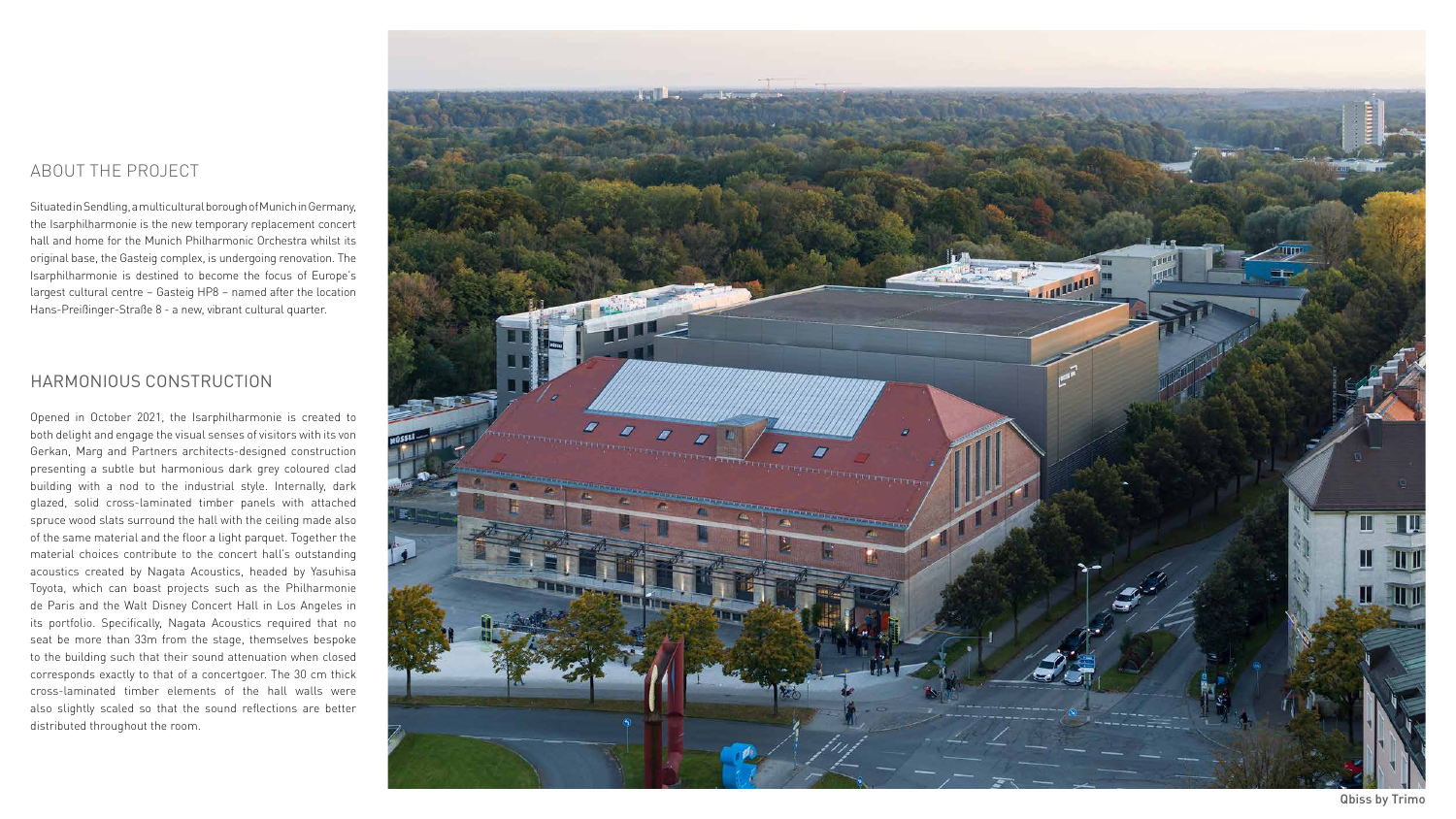## MATERIAL CHOICE OF THE MAESTROS

Requiring to be built quickly, just 18 months, and to a fixed budget of 40 million euros, Qbiss One was the material of choice – its fully prefabricated façade solution enabling quick, efficient, and precise installation, with reduced costs and minimal quality risk. Mindful of the building's long-term use Qbiss One, being up to 99% recyclable, and made from up to 56% of recycled materials, also ensures its sustainable future. Qbiss One also contributed to the outstanding acoustics (Airborne sound insulation: Rw(C:Ctr) 30 (-1;-3) (dB)) of the concert hall, its stone wool core both insulating from unwanted noise whilst its absorbing properties improving the internal sound field quality by absorbing echo and reverberation within the room and contributing to good room acoustics.

# BEAUTY THROUGH SIMPLICITY

Qbiss One, with its architecturally led features of optical flatness, rounded corners, and in particular its shadow/flush joints, helped create a visually pleasing building whilst being also sympathetic to the surrounding environment and existing buildings. Qbiss One's rounded corner delivering a superior aesthetic appearance whilst also preventing any potential threat of corrosion and its energy efficiency, achieving values down to 0.15 W/m 2 K, ensures the Qbiss One façade system, provides the perfect living environment.



Qbiss by Trimo